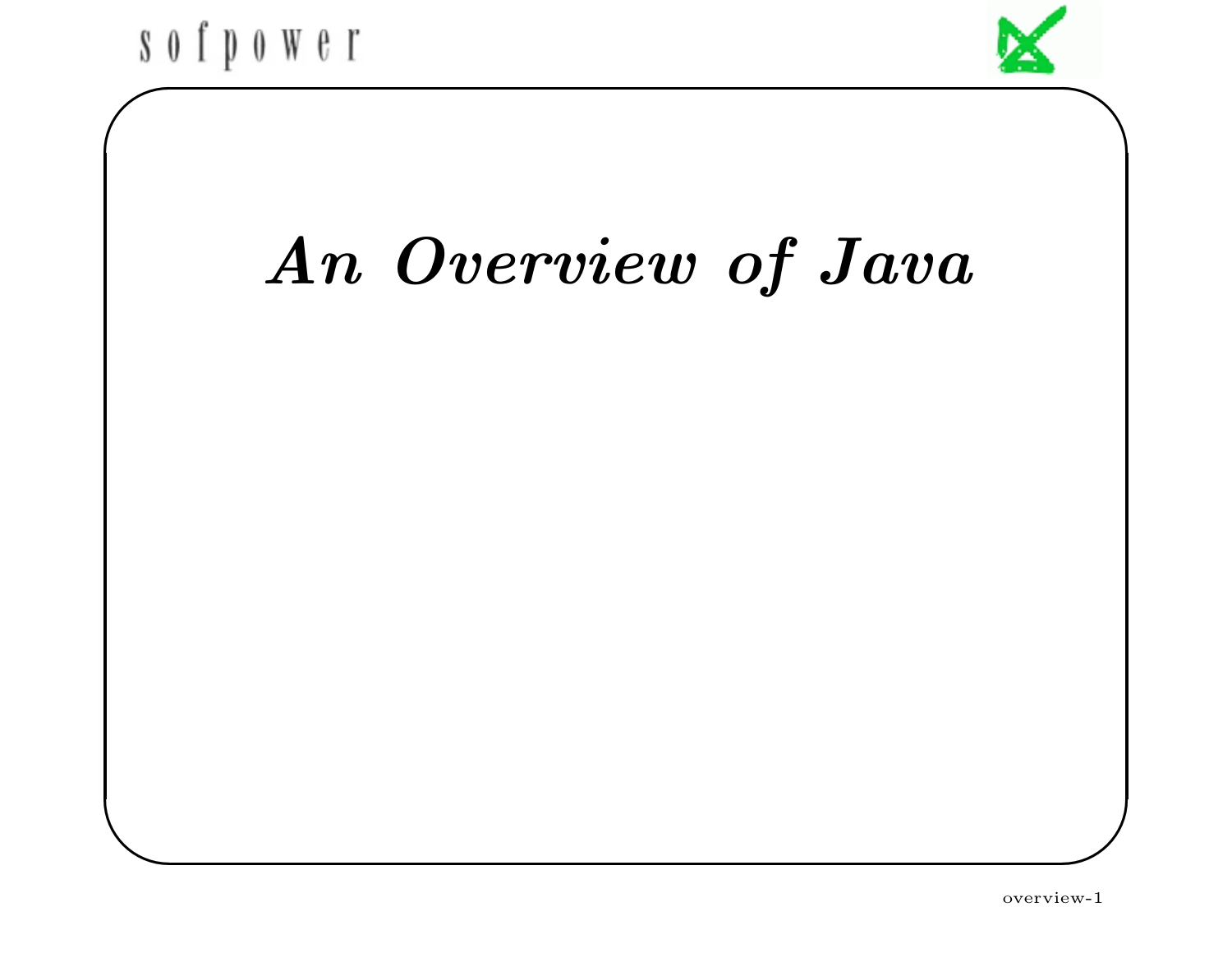

# Contents

- What is Java
- Major Java features
- Java virtual machine
- Java programming language
- Java class libraries (API)
- GUI Support in Java

✫

• Networking and Threads in Java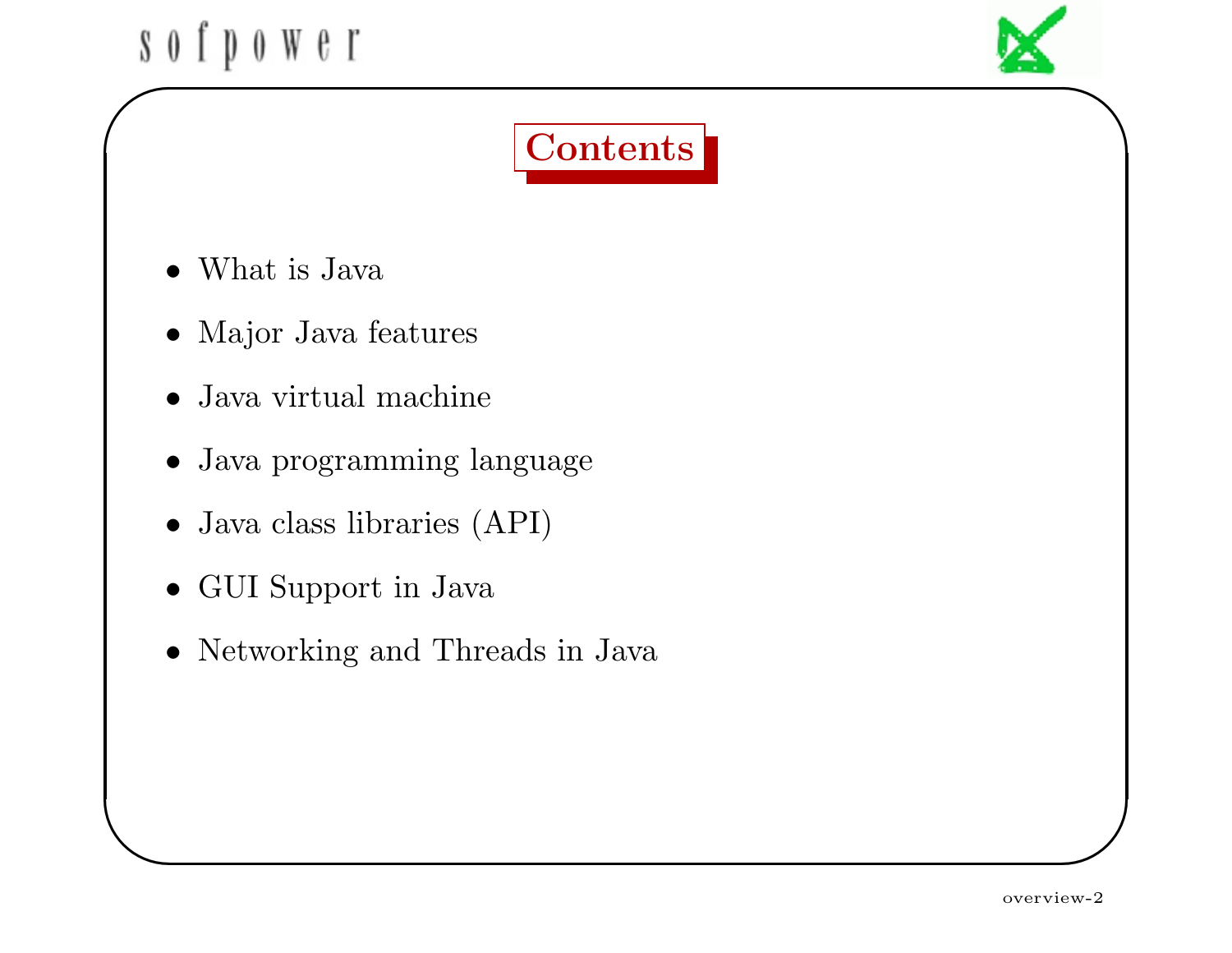#### $S$  0  $\dot{\Gamma}$   $\dot{\Gamma}$  $0 \le \theta \le 1$ ✬



# What is Java

- A Sun Microsystem Development (James Gosling)
- An effective OOP language
- Run-time environment (Interpreter w. GC and threads)
- Portable (architecture-neutral via Java Virtual Machine)
- java, javac, class library, tools, documentation
- Designed for easy Web/Internet applications
- Widespread acceptance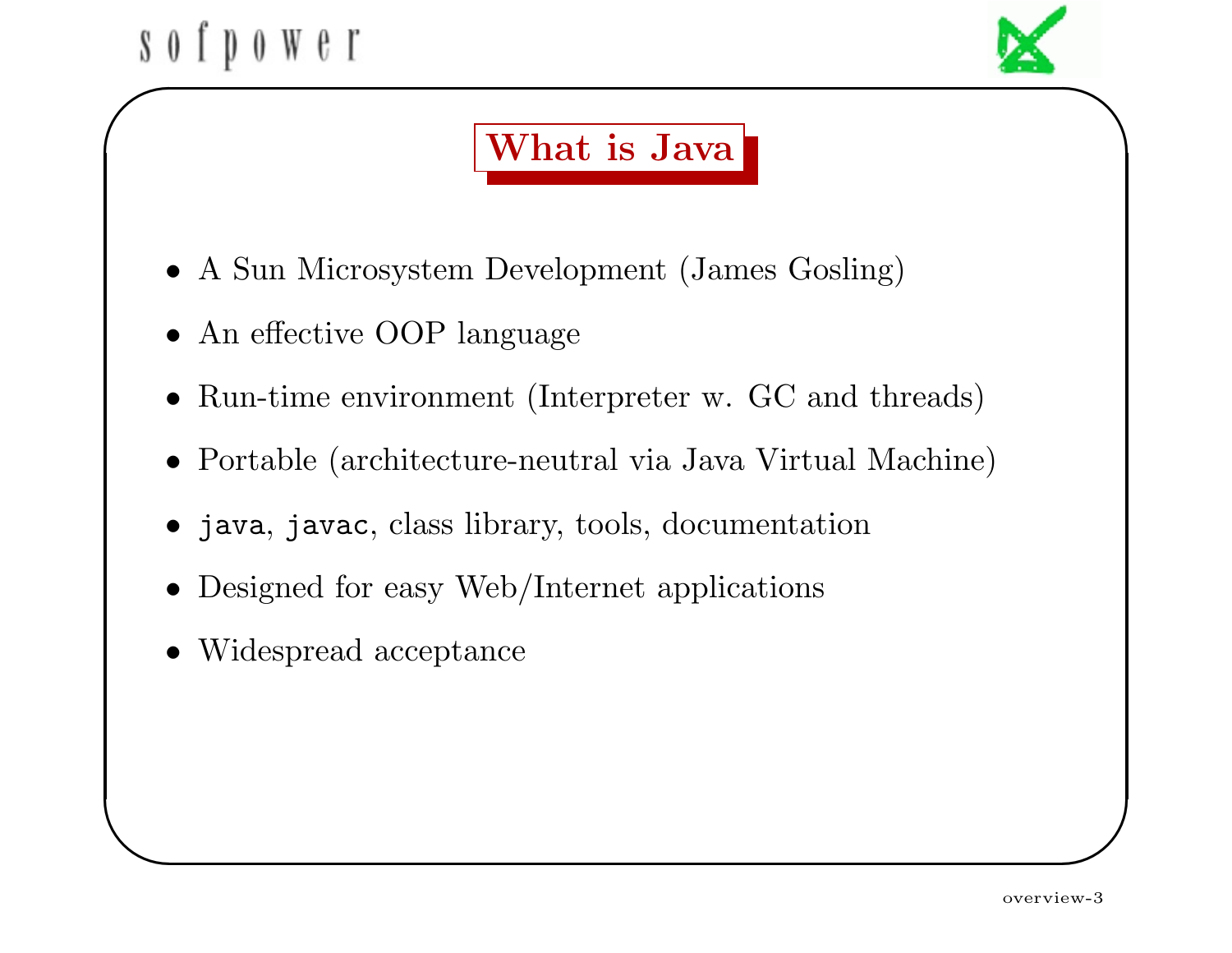

# Java Products

From Sun Micro Systems and other companies:

- SDK or JDK (Software Development Kit) JVM, compiler, interpreter, JFC, JavaDoc, Jdb, AppletViewer ...
- Java Plug-in for browsers to run applets
- JavaBeans reusable Java component API
- Java IDEs integrated development environments
- JavaOS compact os for running Java programs
- Server side Servelet, JSP, JDBC, Application Web server
- Many, many other tools and applications.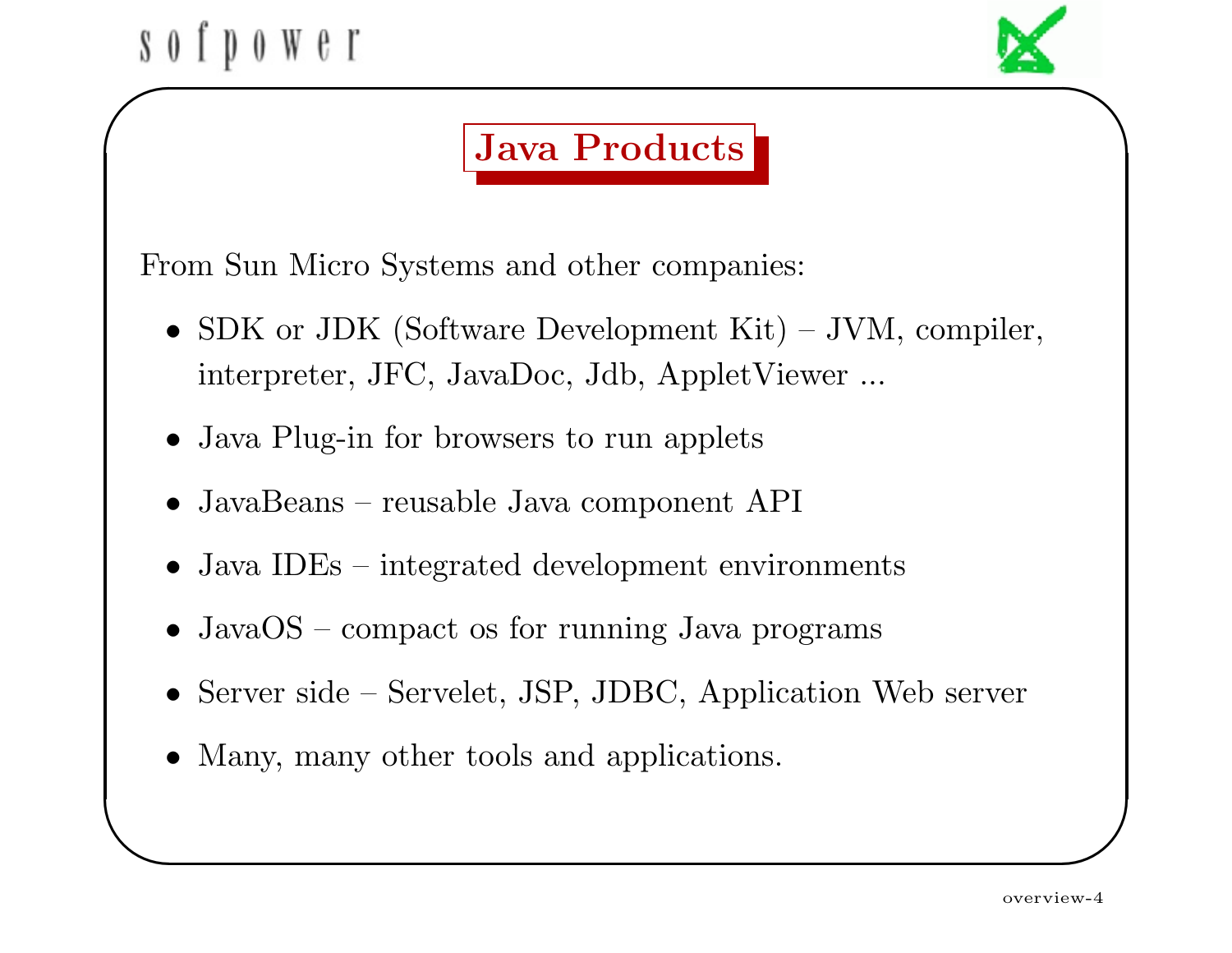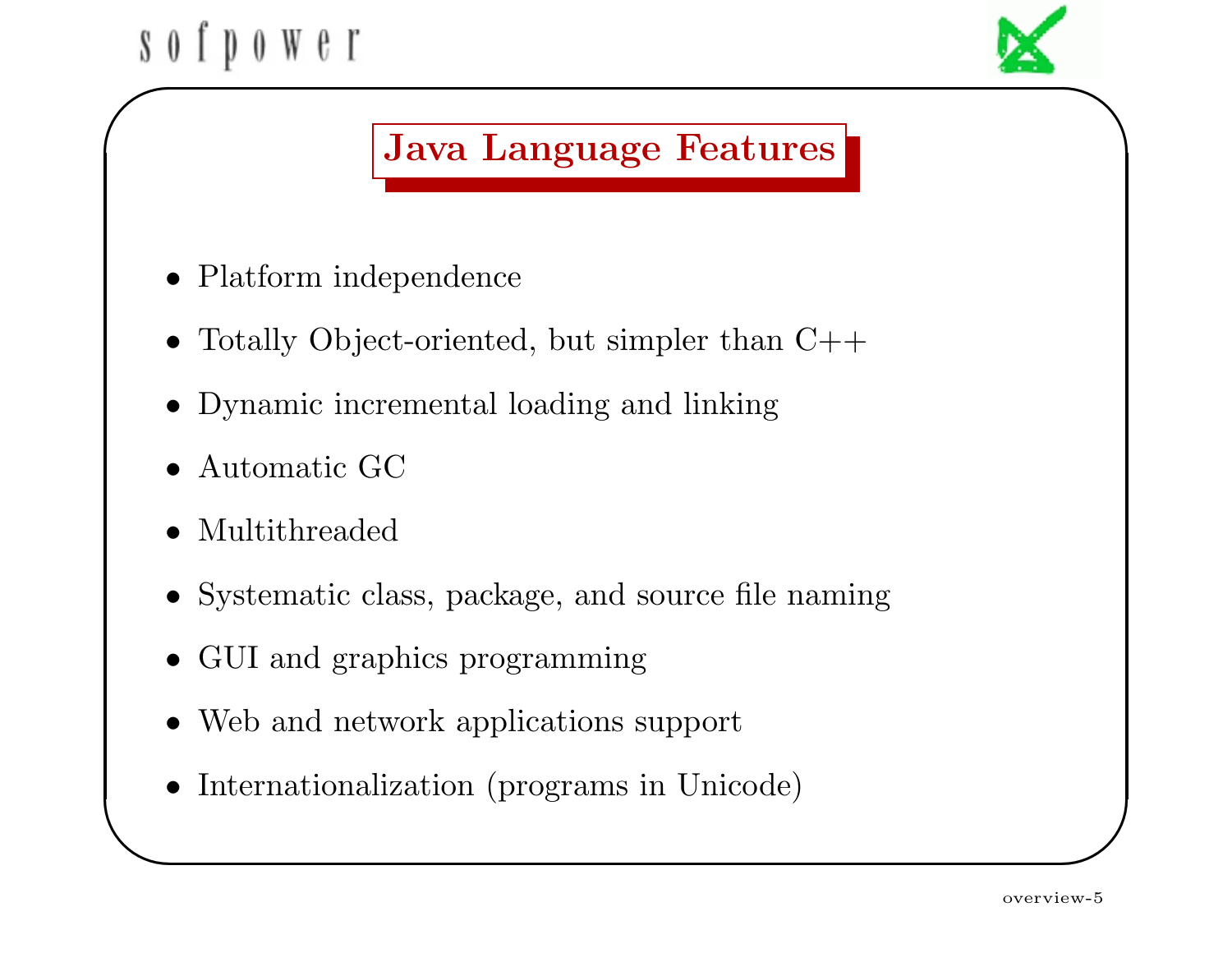

- Compact JVM interprets bytecode, does GC
- Written in C, has OS/platform layer
- Uses threads

- Has just-in-time compilation
- JVM has simple instruction set
- Bytecode register based, byte order independent
- Easy to generate machine code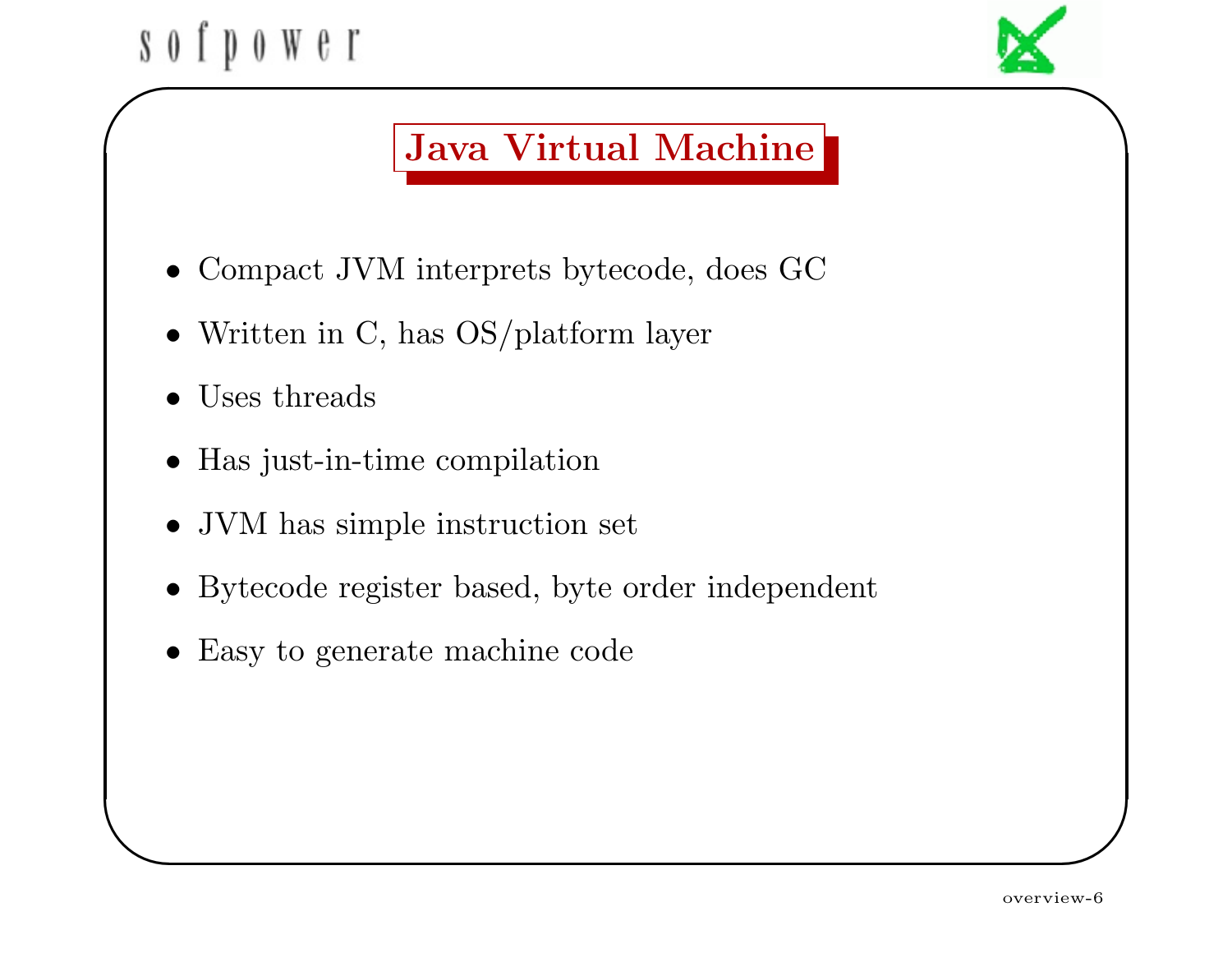

## The Java Language

- Easy to learn: similar to  $C++$
- Packages and interfaces
- Strings and arrays as objects
- Classes as objects
- No:

- structs, unions, typedefs
- operator overloading
- pointer arithmetic or ->
- preprocessor or header files
- un-attached functions
- implementation-dependent features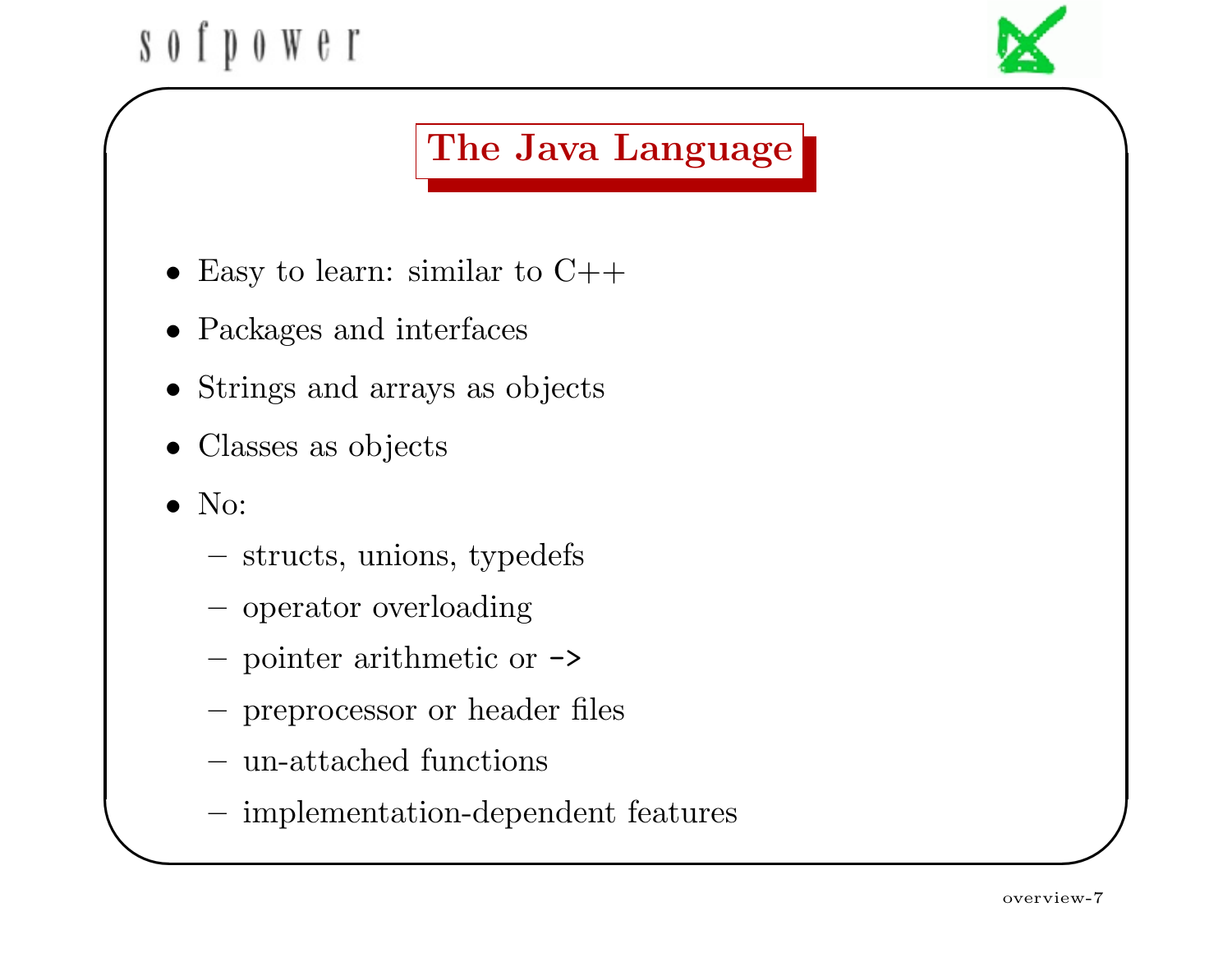

- inline, register, const, friend, or multiple base classes
- need to free memory or recompile on different platforms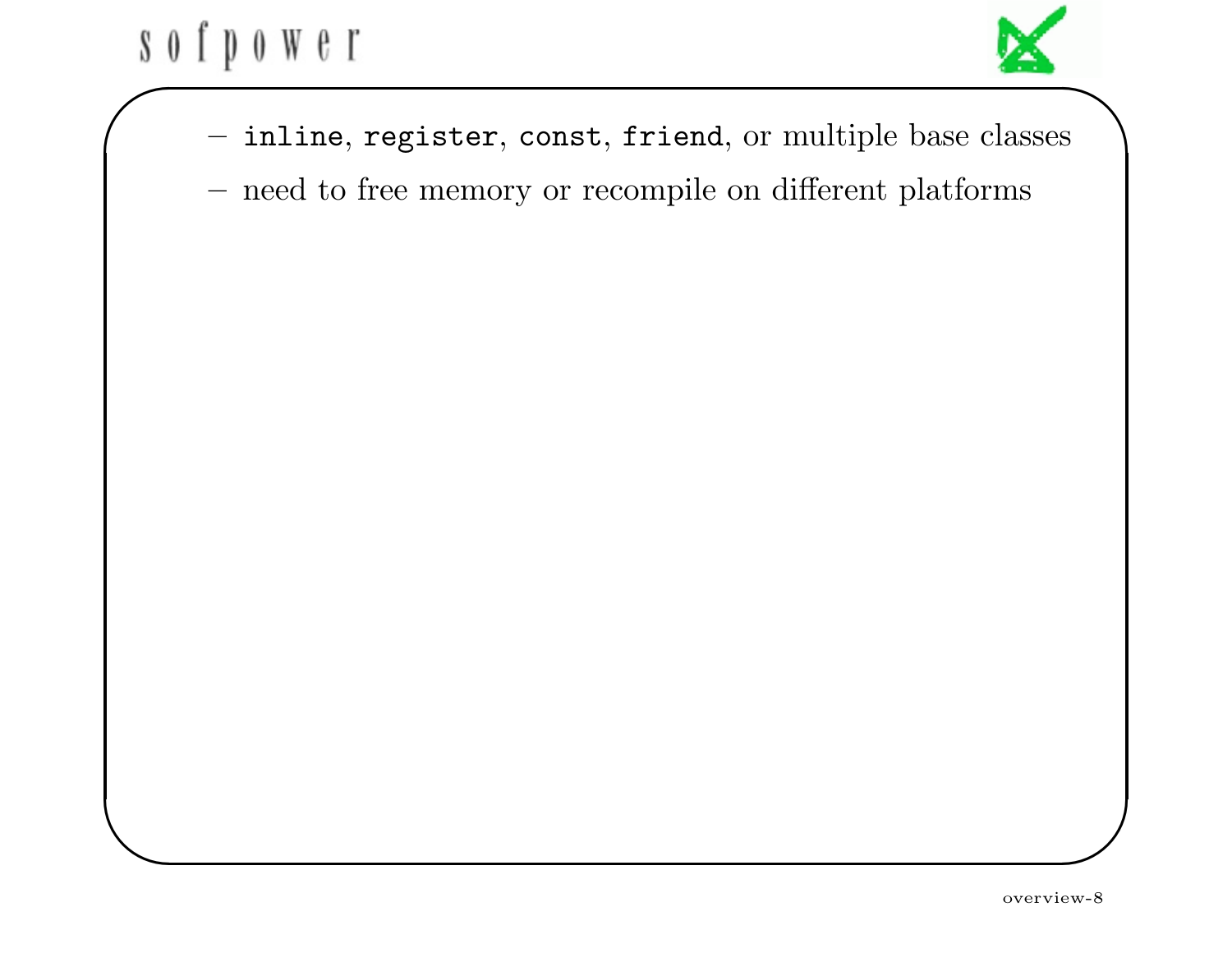

## Java Primitive Data Types

| Primitive Type | Description                           |
|----------------|---------------------------------------|
| boolean        | true or false                         |
| char           | 16-bit Unicode character              |
| byte           | signed 8-bit integer                  |
| short          | signed 16-bit integer                 |
| int            | signed 32-bit integer                 |
| long           | signed 64-bit integer                 |
| float          | 32-bit floating point (IEEE 754-1985) |
| double         | 64-bit floating point (IEEE 754-1985) |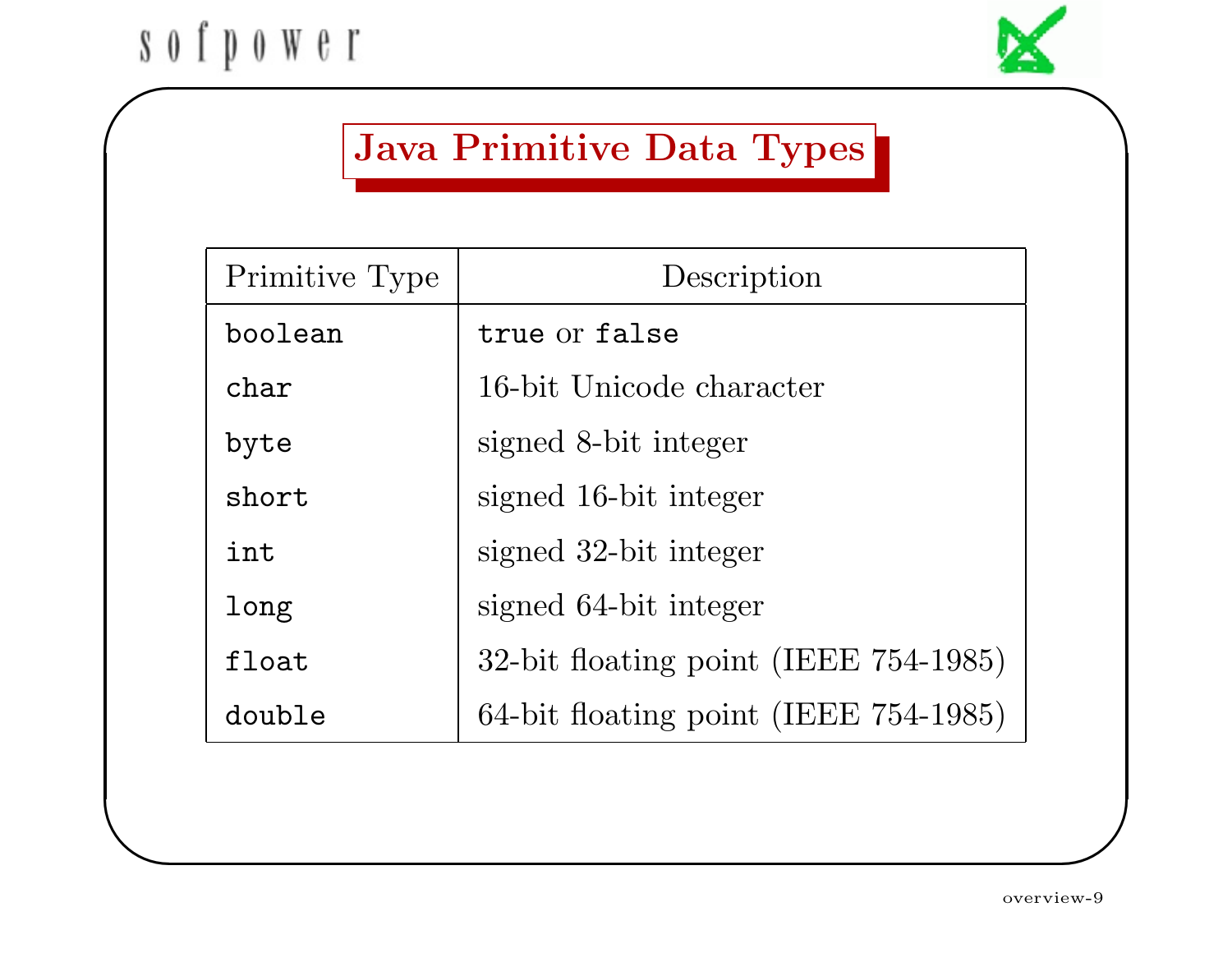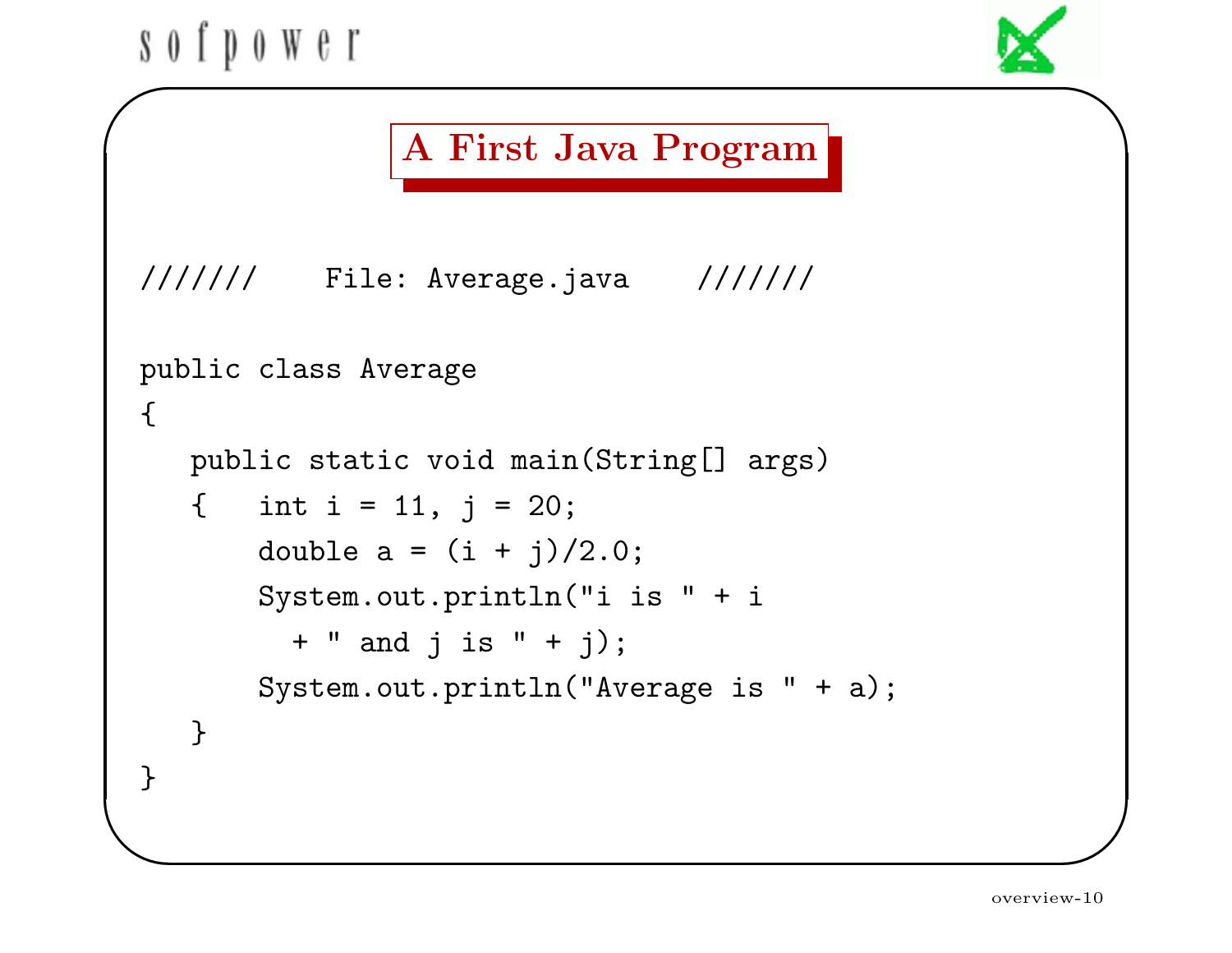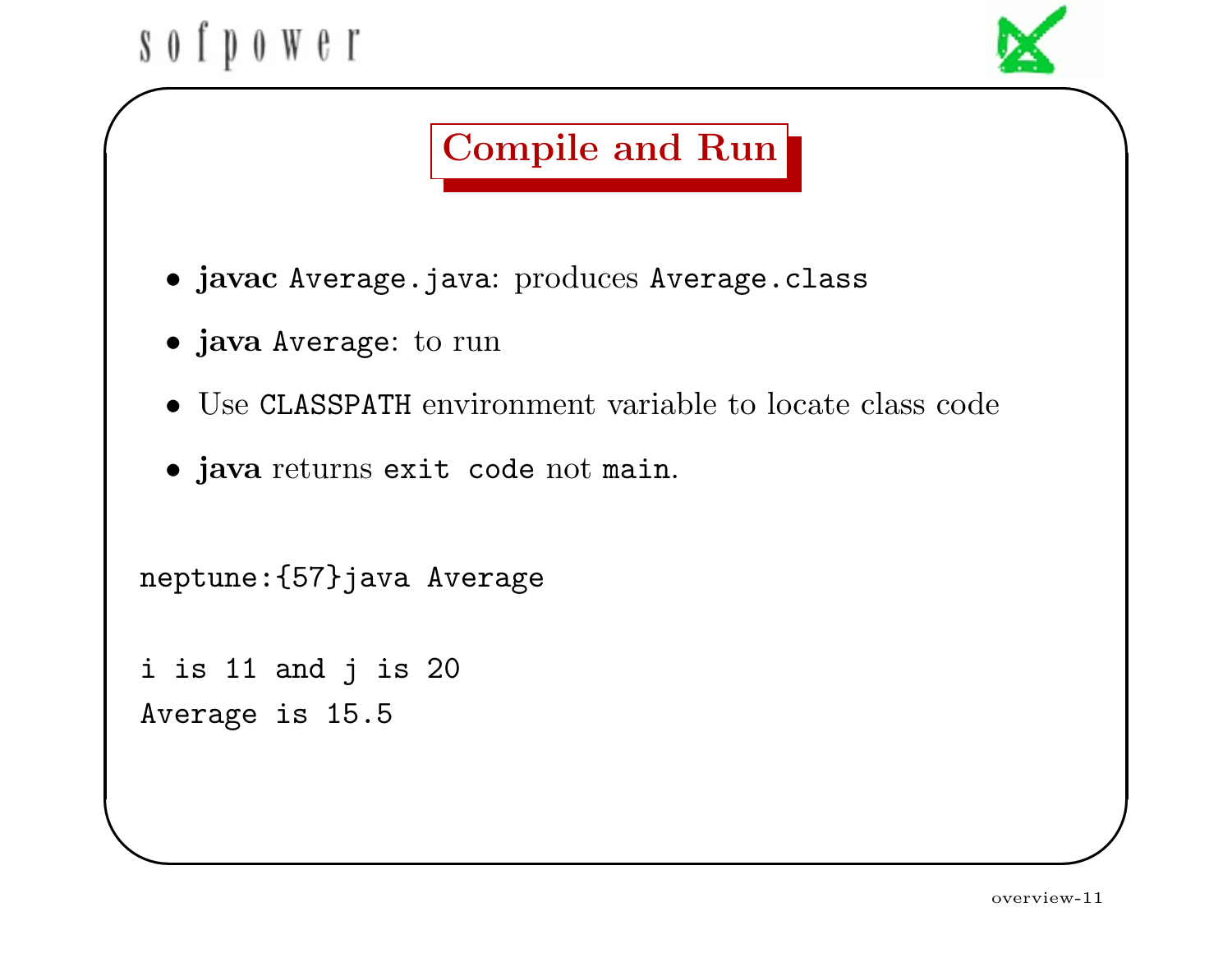

# Robustness

- $\bullet\,$  No implicit declarations
- Automatic GC

- Link-time type checks
- No pointer manipulations
- Array and string objects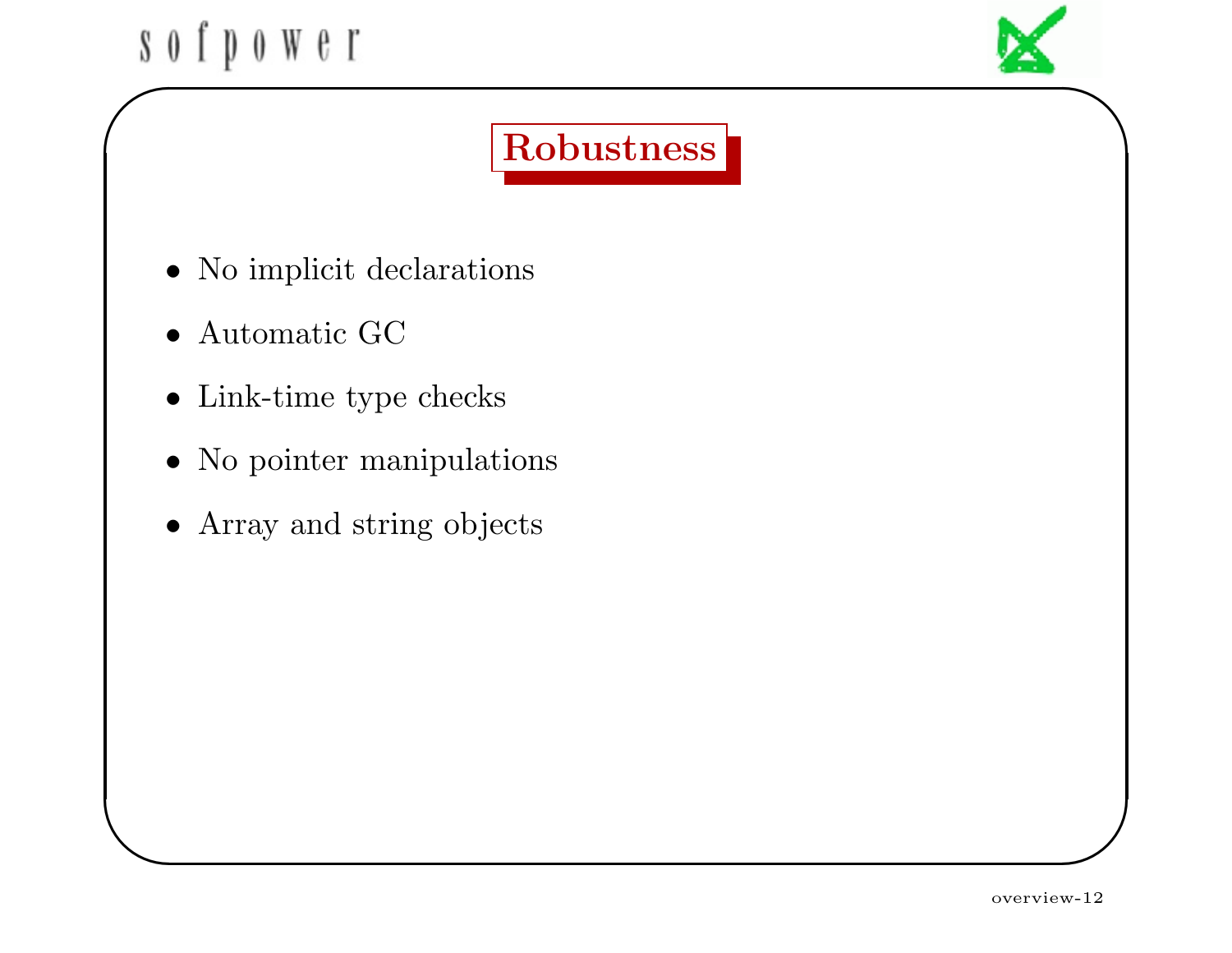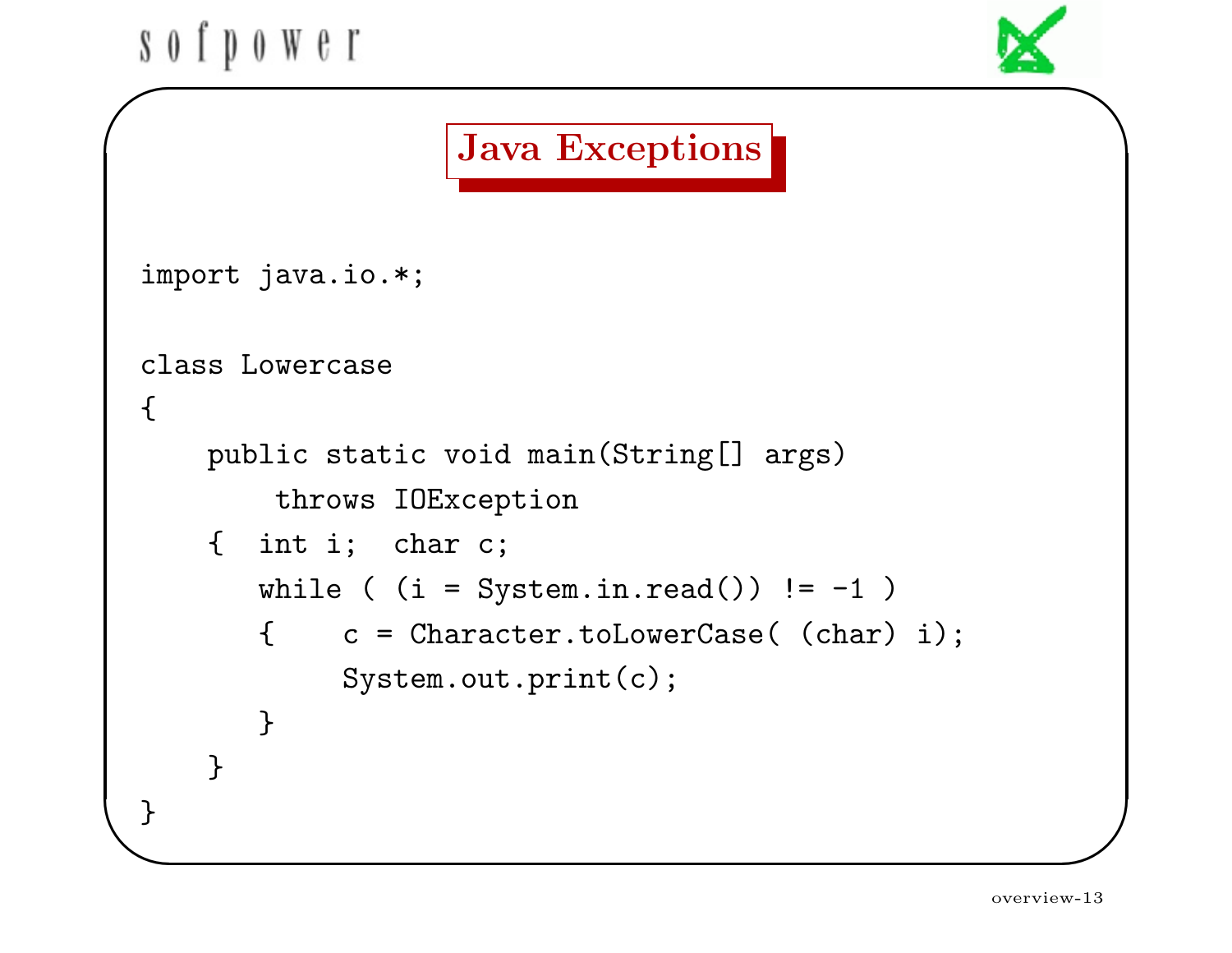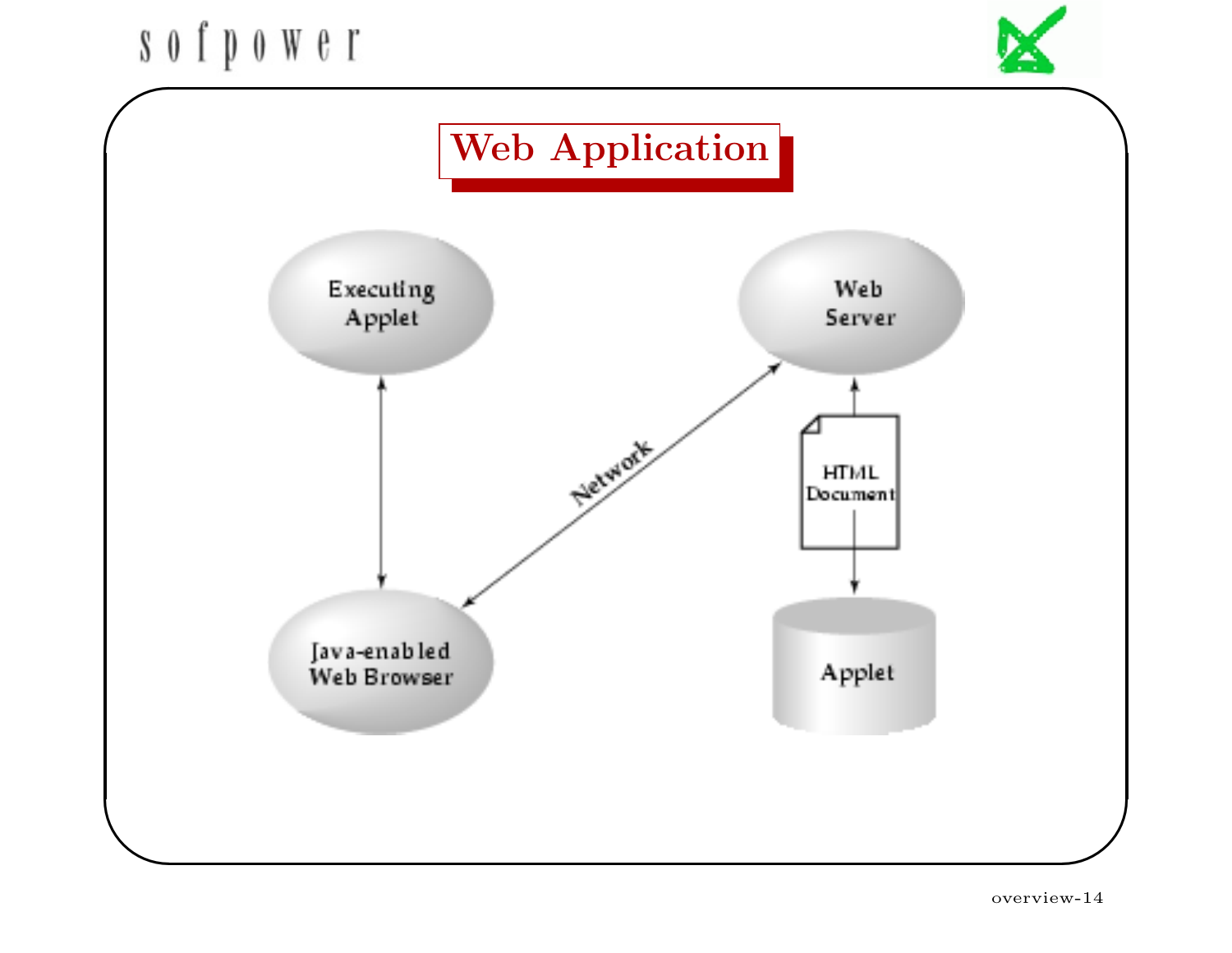

•  $\epsilon$  <param name=" $name"$  value="value">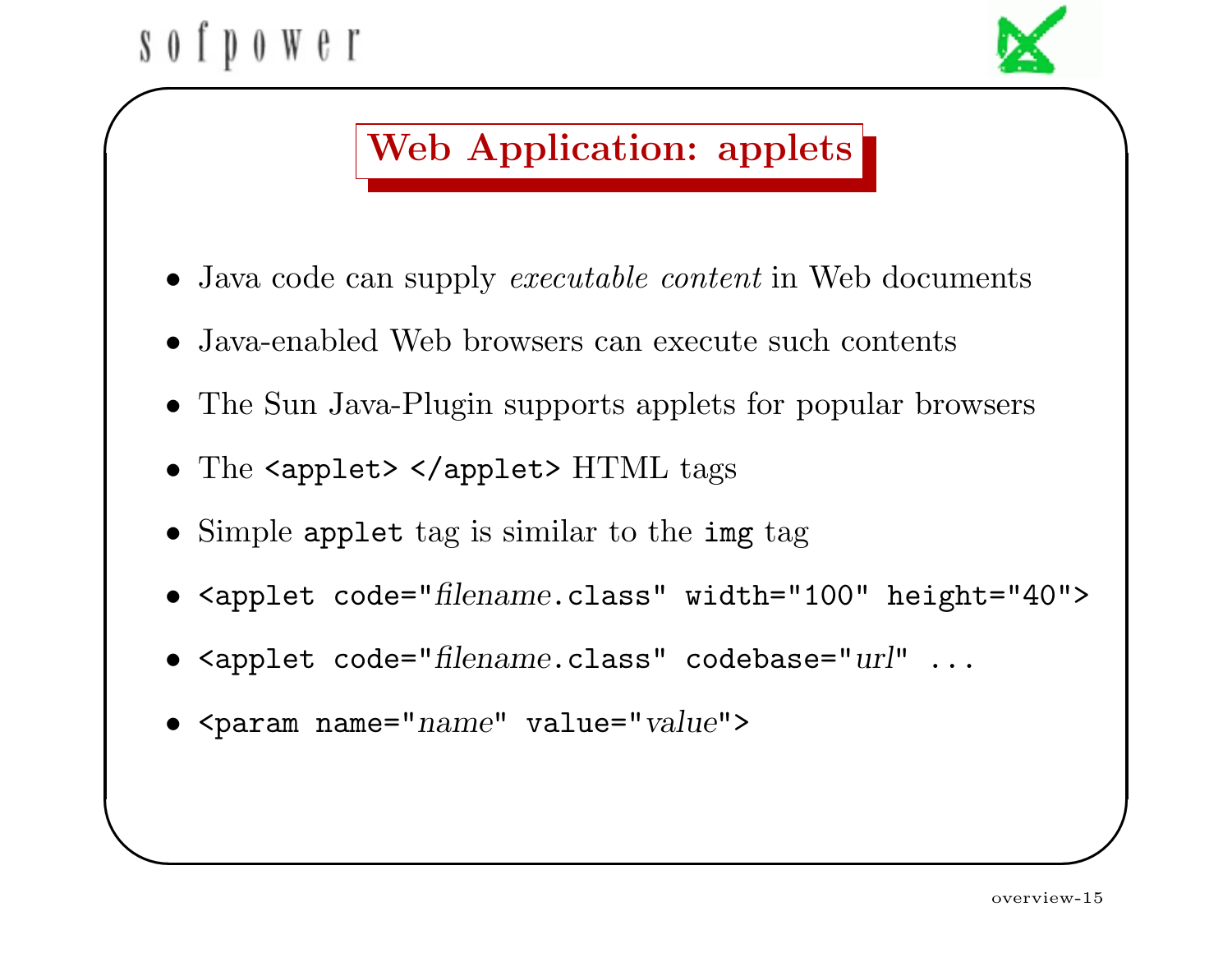

- java.awt and javax.swing cross-platform windowing toolkits
- java.text– support for international text strings, dates, and numbers.
- java.util generic containers and other utilities

API documentation in HTML.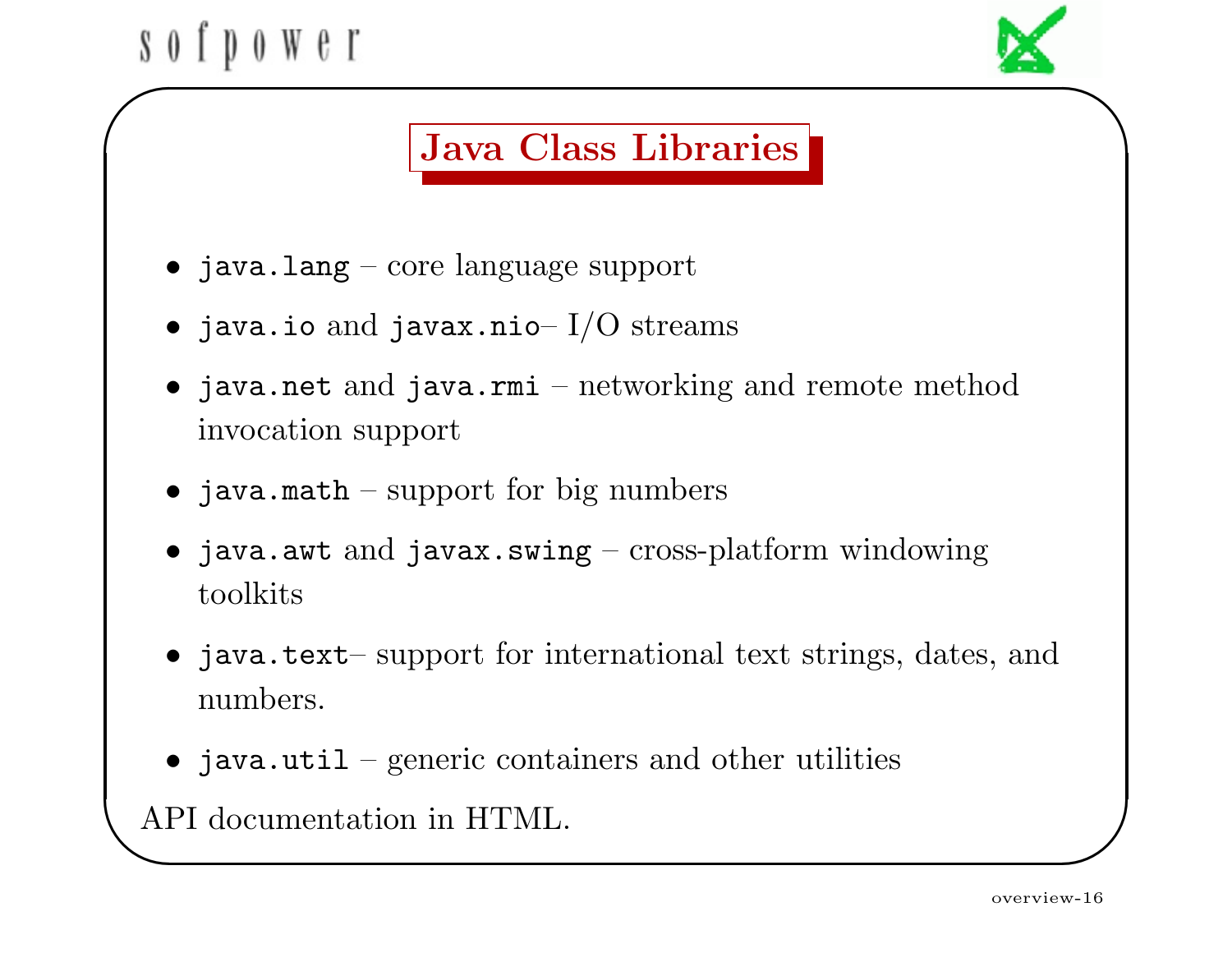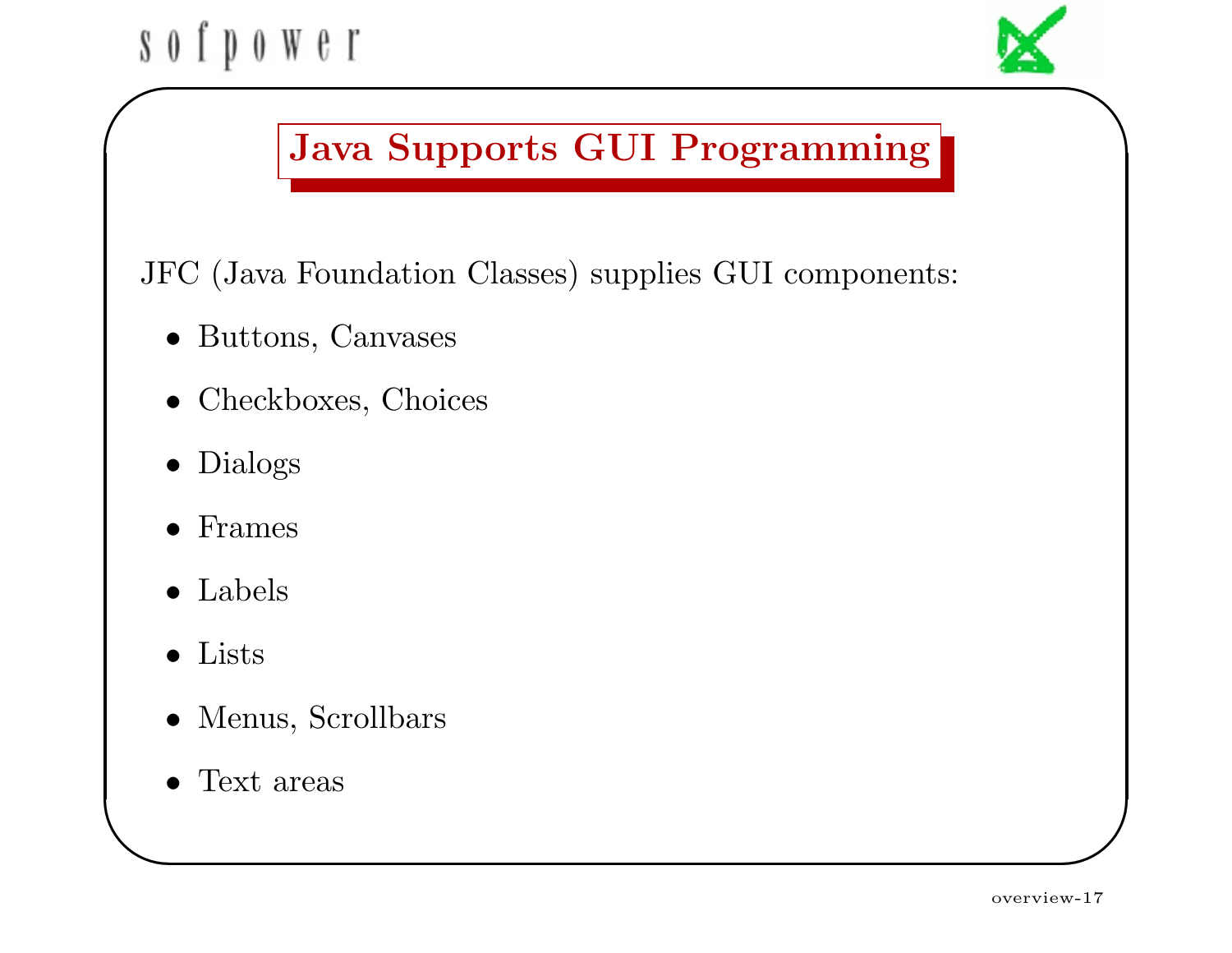#### $S_0$  f p  $0 \le \theta \le 1$ ✬

✫



## Java Supports Networking

The java.net package supplies networking tools:

- URL object helps URL parsing, URL document reading (normal InputStream reading, via openStream method)
- URLConnection object allows I/O to an HTTP-server.
- Socket objects makes socket-based networking easier.

In addition, RMI enables remote object invocation and servlets support web servers.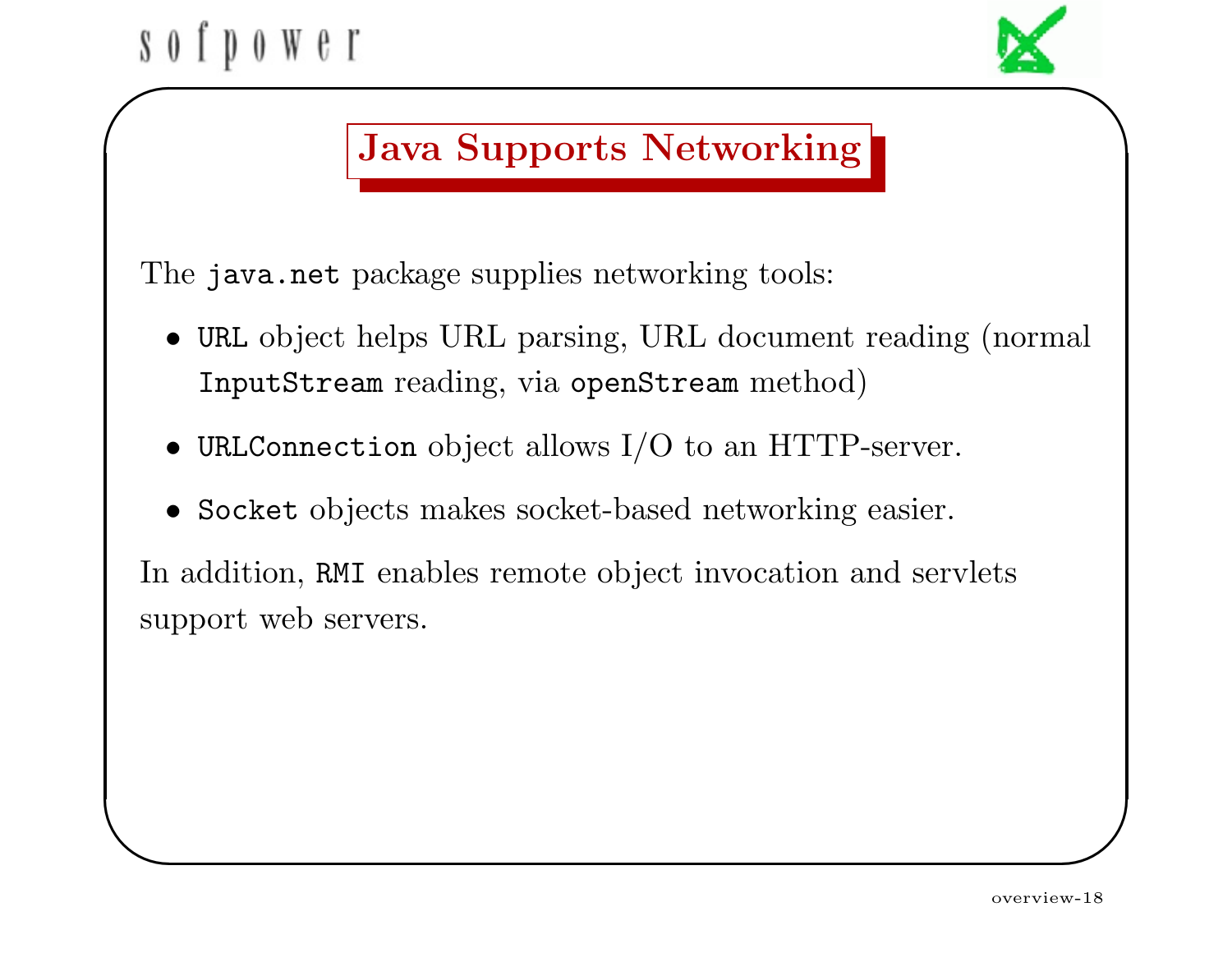✫



## Threads in Java

- Java uses and allows multi-threaded programs
- Thread class and Runnable interface
- Mutual Exclusion via synchronized methods
- Synchronization via wait and notify